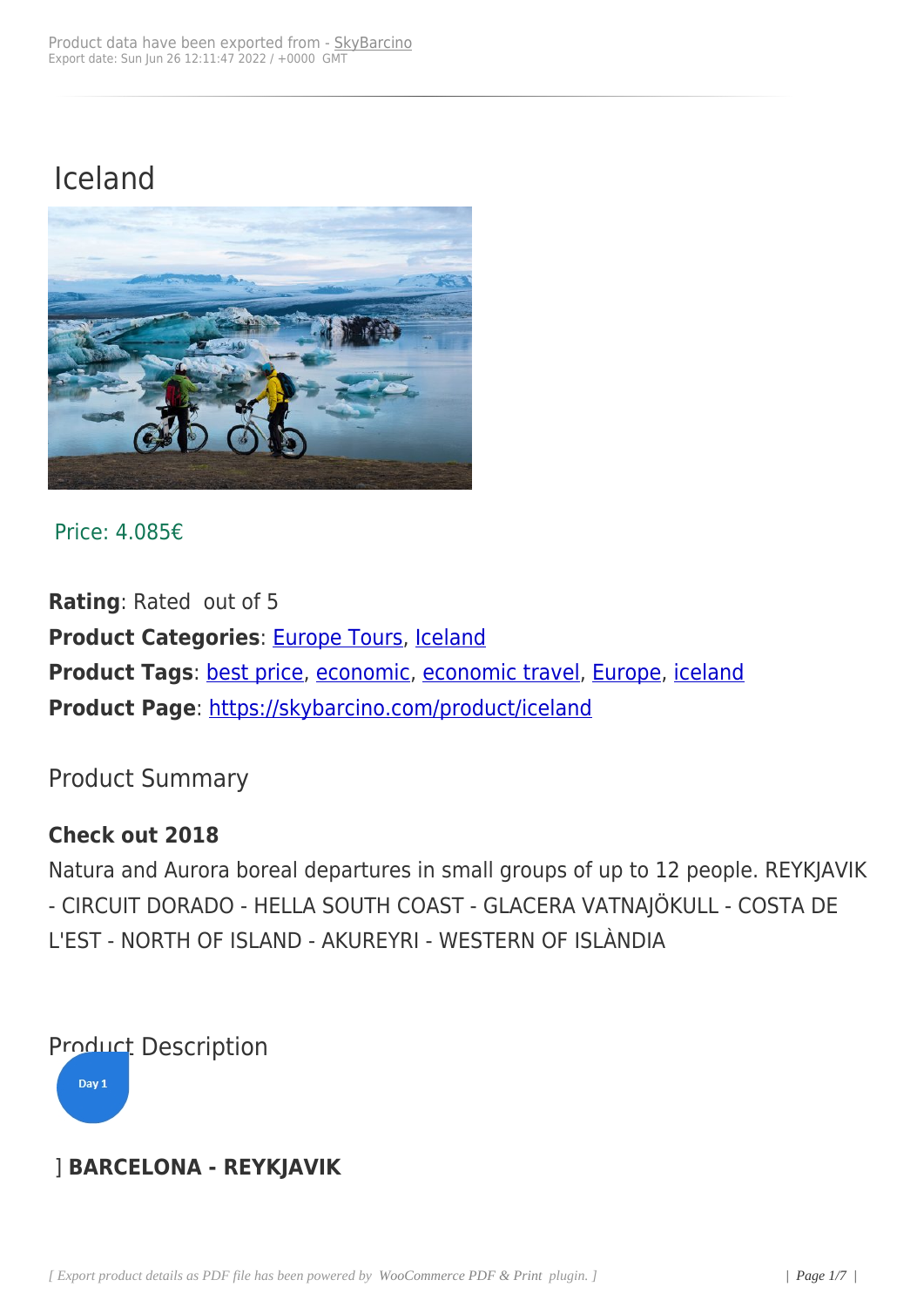Hotel Airport Hotel Smari, 3 [\\*\\*\\* or sim](https://skybarcino.com/?post_type=product&p=3850)ilar.

Presentation at the Barcelona airport, 2 hours before to take a flight to Reykjavik. Arrival and assistance of our staff. Transfer to the hotel and accommodation.

Day 2

#### ] **REYKJAVIK - CIRCUIT DORADO - HELLA**

Hotel Stracta, 3 \*\*\* or similar.

Breakfast. At 10 am we will find our guide to visit the so-called "Golden Circuit", which includes the Thingvellir National Park, one of the most important places in the country's history and with an impressive geological zone. The Thingvellir National Park was declared a World Heritage Site by UNESCO in 2004. This area is a rock crack that marks the separation between the continental tectonic plates of Europe and America, at the end of it we will find the "Roca del Rey", where he waved the flag of Iceland, and since 930 he had met Alpingui, the former Icelandic assembly and one of the earliest known parliamentary institutions. Also here is the independence of Iceland in 1944. We will continue our journey to Geyser geothermal zone. Where we will find the Great Geyser, the oldest known and one of the most impressive examples in the world. We will continue our journey that will take us to the Cataracts of Gullfoss. The double and impressive Gullfoss waterfall is one of the most visited natural monuments in Iceland. It is a cascade created by the breakage of the plates that create the Icelandic landscape. An immense broken and broken rock block has created the waterfall when moving. The fault has been drilled and enlarged through the Hvítá river which means white river. . After that, we will head to our hotel in Hella. Dinner and lodging. It is one of the most visited natural monuments in Iceland. It is a cascade created by the breakage of the plates that create the Icelandic landscape. An immense broken and broken rock block has created the waterfall when moving. The fault has been drilled and enlarged through the Hvítá river which means white river. . After that, we will head to our hotel in Hella. Dinner and lodging. It is one of the most visited natural monuments in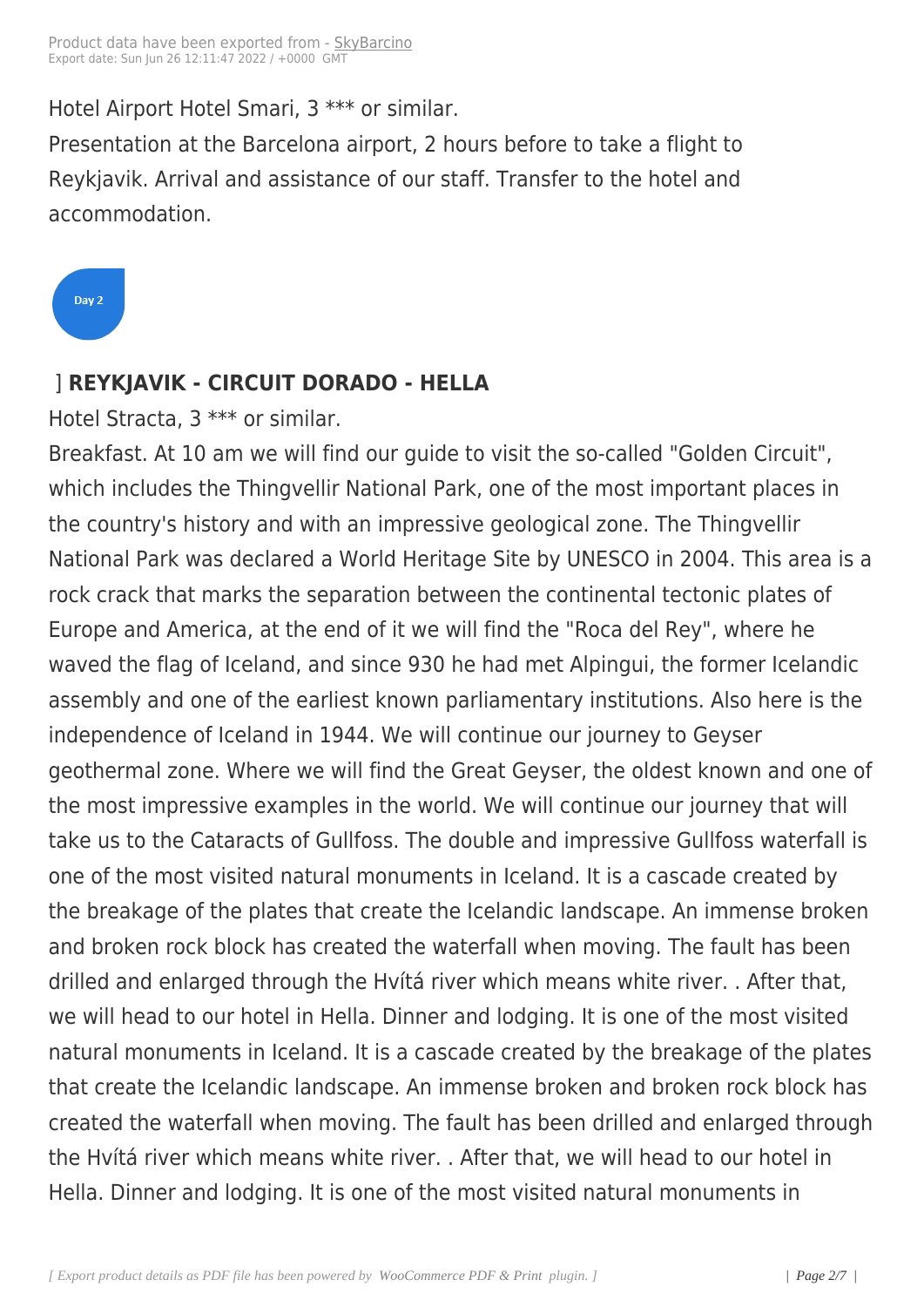Iceland. It is a cascade creat[ed by the](https://skybarcino.com/?post_type=product&p=3850) breakage of the plates that create the Icelandic landscape. An immense broken and broken rock block has created the waterfall when moving. The fault has been drilled and enlarged through the Hvítá river which means white river. . After that, we will head to our hotel in Hella. Dinner and lodging.



# ] **HELLA - SOUTH COAST - GLACERA VATNAJÖKULL**

Hotel Fosshotel Glacier Lagoon, 4 \*\*\*\* or similar

Breakfast. We will leave to see the southern coast of Iceland. We will head to the Seljalandsfoss waterfall. This waterfall of 60 meters high has the peculiarity of other waterfalls that we can find in Iceland, it is the possibility of being able to approach it so close that we can see it from the highest part of the waterfall, as from its inside. We will continue to Skogarfoss waterfall to another of the most important waterfalls in Iceland. Located very close to the village of Skógar. The waterfall precipitates from a height of 62 meters and its width is 25 meters. Because there are no buildings or mountains in the vicinity, its vision is impressive. We will continue to the village of Vik and Mirdal, to see its spectacular black beach. After continuing to Svínafellsjökull glacier language. To reach our hotel in Hnappavellir. Dinner and lodging.

# Day 4

# ] **GLACERA VATNAJÖKULL - COSTA DE L'EST**

Hotel Blafell, (Breiðdalsvík), 3 \*\*\* or similar.

Breakfast. Today our route will take us to the east coast where we can enjoy different activities related to the sea. First of all, we will head towards the Jökalsurion glacial lagoon. Jökalsurion is a great glacial lake, located at the edge of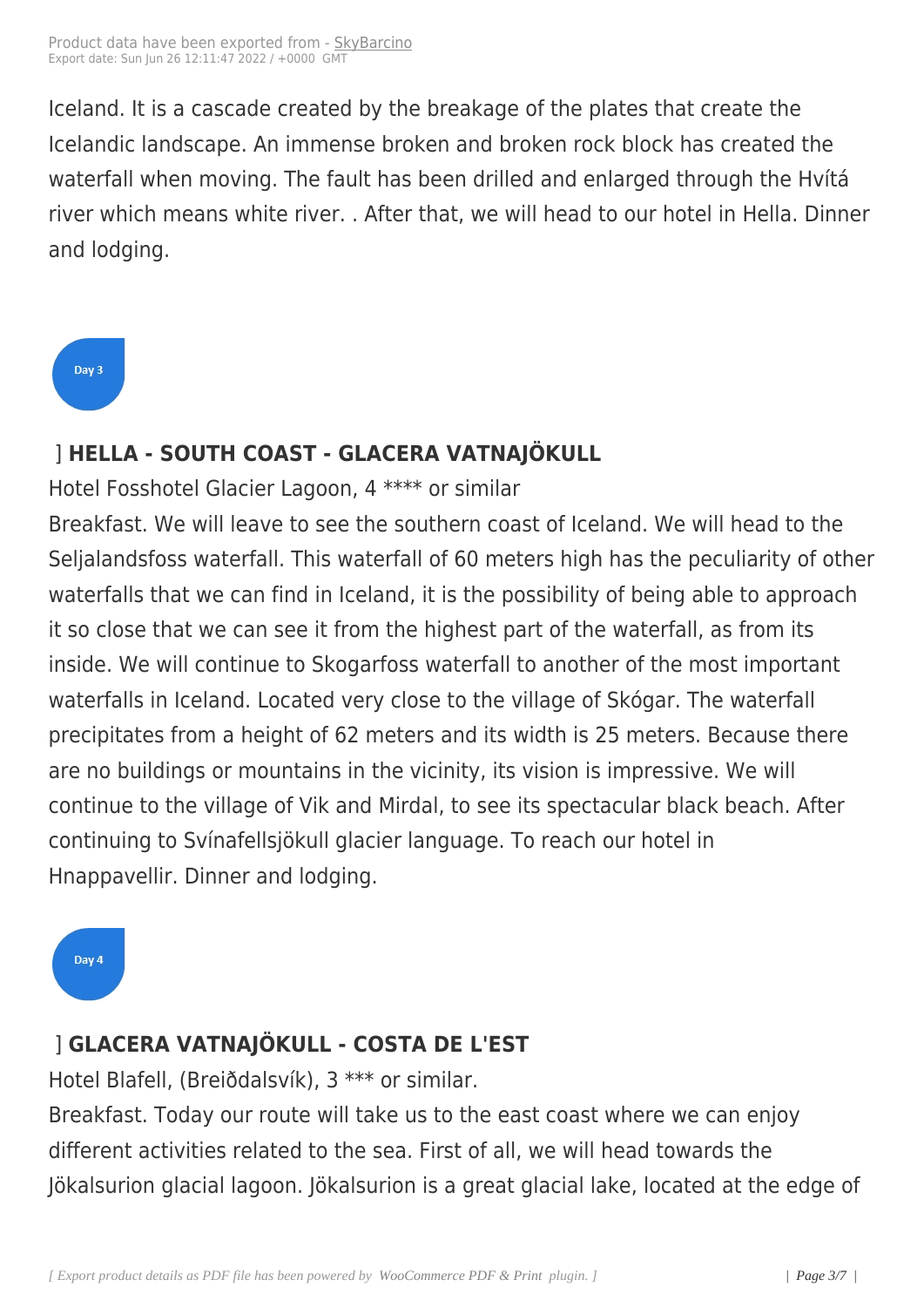the National Park of Vatnajö[kull, is the](https://skybarcino.com/?post_type=product&p=3850) deepest lake in Iceland, and in it have filmed different films such as Panorama to kill, Die another day, Tomb Raider and Batman Begins. Next we will take an amphibious boat ride through the iceberg lagoon. We will continue to explore the spectacular landscape of the eastern fjords to reach the fishing village of Djúpivogur, located near Papey Island and the Berufjörour Fjord. Finishing the food we will go to the village of

Breiðdalsvík, where we will take a boat trip through the bay in which we can see the beautiful fjords from the sea, frarets and sometimes seals. We can start the art of fishing with cane and if we are lucky to have dinner with our catch. Dinner and lodging.



# ] **NORTH OF ISLNDIA**

Hotel Laxa (Myvatn), 3 \*\*\* or similar.

Breakfast. We will continue our trip through the fiords towards the north of Iceland. During the tour,

we can see the waterfall Ysti Rjúkandi, then go to the most powerful waterfall in Europe Dettifoss. Dettifoss is a waterfall located in the Jökulsárgljúfur National Park, in northeastern Iceland not far from Mývatn. After admiring this phenomenon of nature, we will head to the magical lake of Myvatn and visit the geothermal zone of Hverir and Námaskarð with its fumaroles. Transfer to the hotel. Dinner and lodging.



# ] **NORTH OF ISLNIA AND AKUREYRI**

Hotel Icelandair, 3 \*\*\* or similar.

After breakfast. We will head to the Jardbodin lagoon, where we can take a relaxing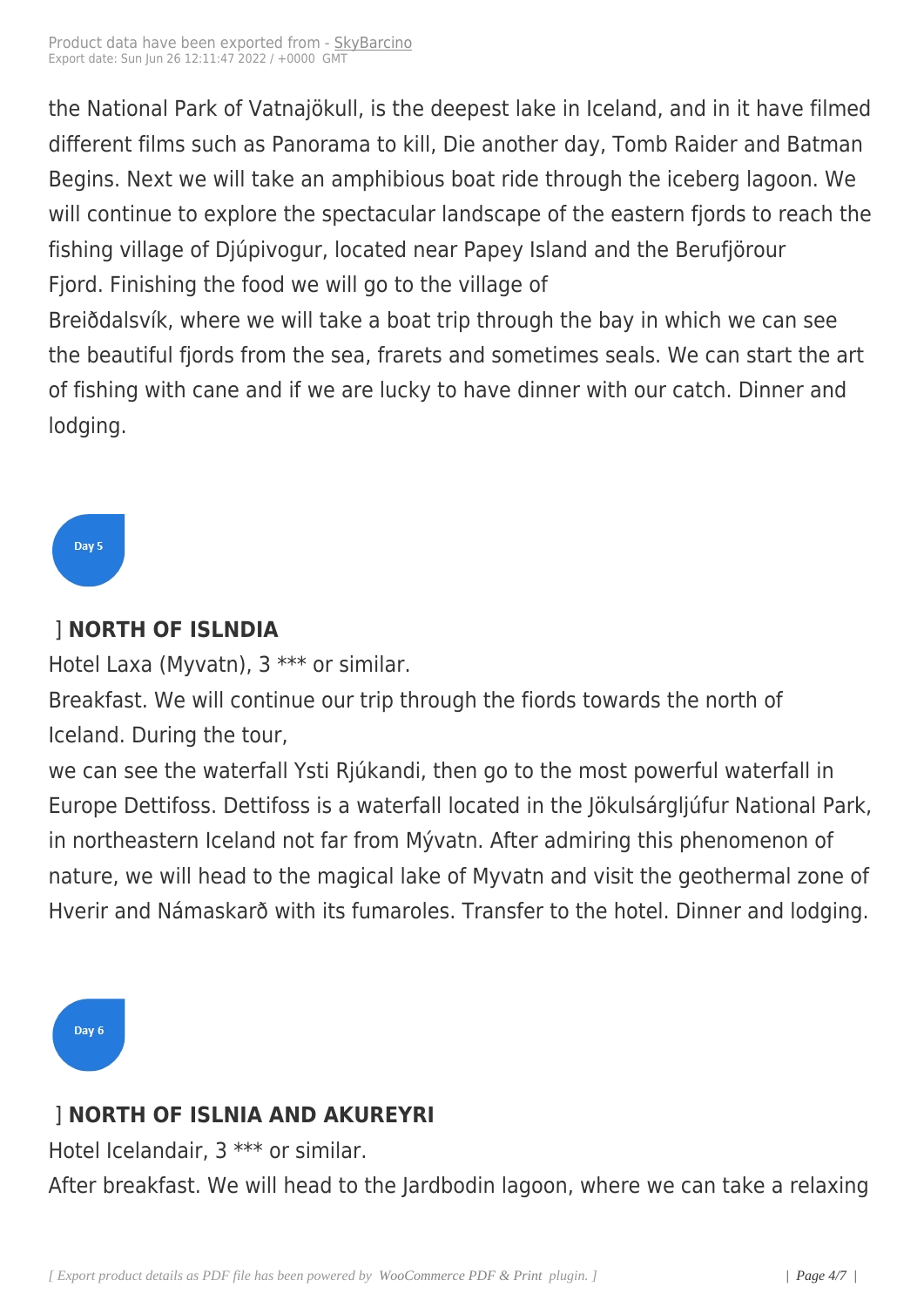bath in its geothermal water[s. We wil](https://skybarcino.com/?post_type=product&p=3850)l continue to visit the "Godafoss Waterfalls". One of the most impressive in Europe, and the beginning of the highlands. We will continue to Akureyri. In the afternoon we will take the whale watching excursion. Dinner and lodging.

Day 7

### ] **AKUREYRI - WEST OF ISLAND - REYKJAVIK**

Hotel City Center Hotel, 3 \*\*\* or similar.

Breakfast. Today's route will take us to the town of Glaumbaer where we can see its museum made up of rural wooden houses that taught us rural life in the eighteenth and nineteenth centuries. We will continue towards the Grabók crater, where we will make a stop to get to the base of the crater. Then we will head through the tunnel under the Hvalfjordur Fjord, to reach Reykjavík at 5:30 p.m. Dinner and lodging.

Day 8

### ] **REYKJAVIK - BARCELONA**

Breakfast. Free time. At the agreed time transfer to the airport to take the flight to Barcelona.

Product Attributes

- Included: Regular international line flights. Accommodation in Superior Tourist Hotel Breakfast in the hotels.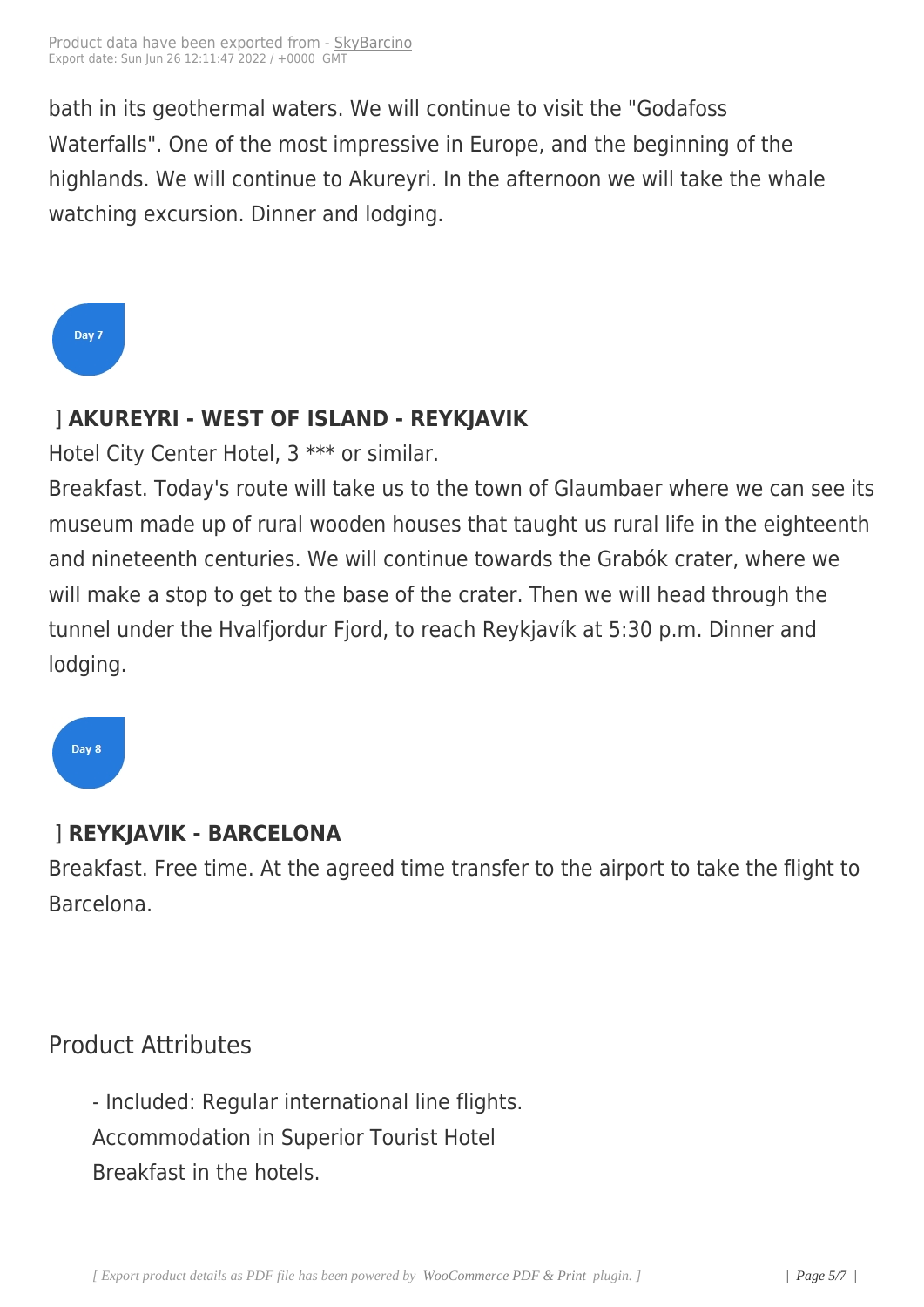Dinners in the hotels.

Transport in comfortable coaches.

guide for groups superior to 7 people.

Local Guide to Spanish speaking during the journey.

In the case of groups less than 7 people there There will be assistance at the departure airport

local guide for the whole trip.

Tips for local guides and drivers.

All visits, activities and / or shows

specified in the program.

Travel insurance and cancellation.

Airport taxes.

All that specified in the program.

- Not included: Extras in hotels.

Lunch

Drinks in meals

Meals during flight or airport hours.

All that is not specified in the program.

- SUPPLEMENTS AND DISCOUNTS: Individual supplement: 610 euros.

Advance sale (page 4): -150 euros

Consult supplements by flight in class business.

# Product Gallery